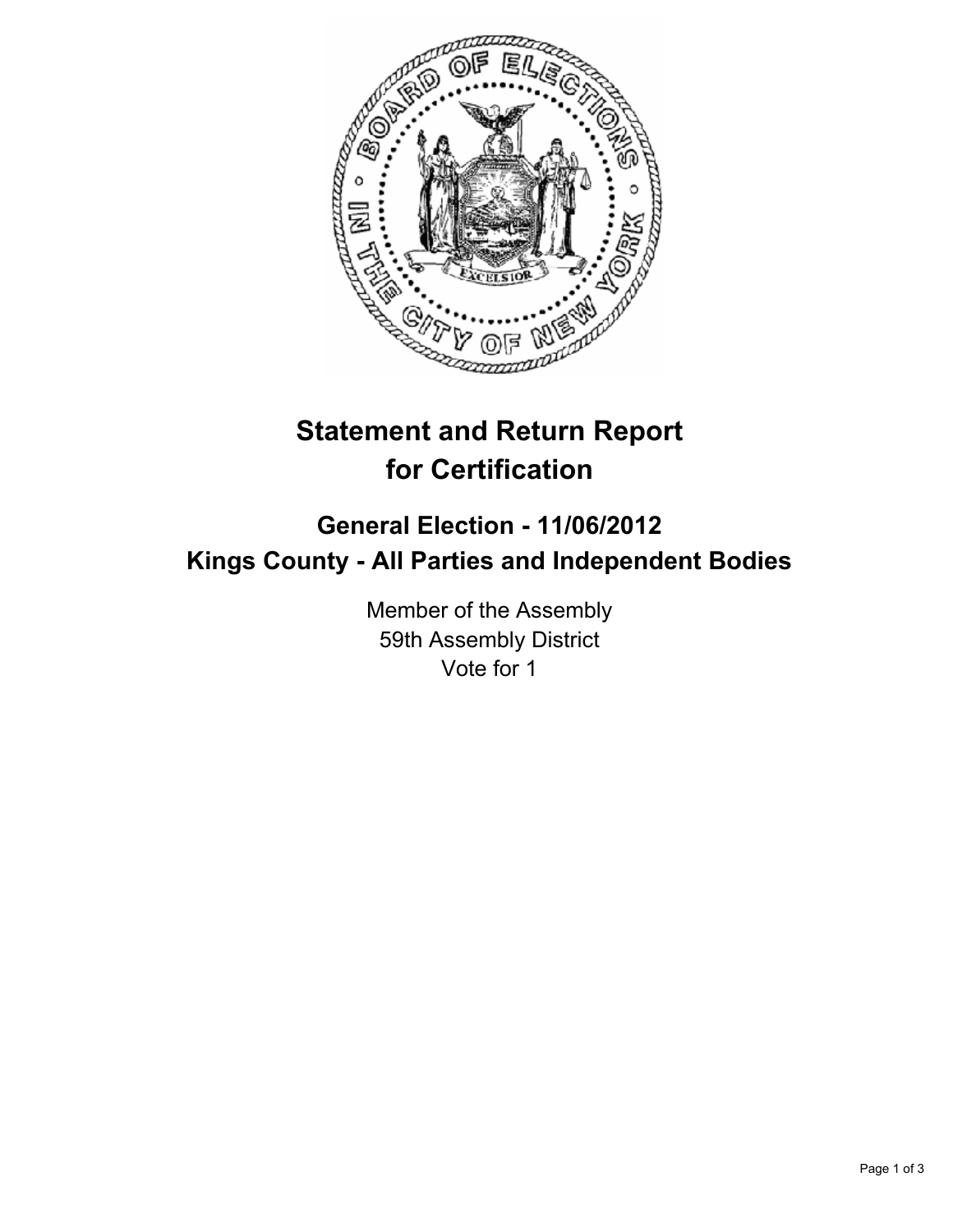

## **Assembly District 59**

| <b>PUBLIC COUNTER</b>                                    | 36,648           |
|----------------------------------------------------------|------------------|
| <b>EMERGENCY</b>                                         | 0                |
| ABSENTEE/MILITARY                                        | 800              |
| <b>FEDERAL</b>                                           | 165              |
| SPECIAL PRESIDENTIAL                                     | 0                |
| <b>AFFIDAVIT</b>                                         | 3,720            |
| <b>Total Ballots</b>                                     | 41,333           |
| Less - Inapplicable Federal/Special Presidential Ballots | (165)            |
| <b>Total Applicable Ballots</b>                          | 41,168           |
| ALAN N. MAISEL (DEMOCRATIC)                              | 31,273           |
| ROBERT MARESCA (CONSERVATIVE)                            | 2,921            |
| CHARLES BARRON (WRITE-IN)                                | 1                |
| COLEN POWELL (WRITE-IN)                                  | 1                |
| DONELLE ROMAN (WRITE-IN)                                 | $\mathbf{1}$     |
| DOV MIKINO (WRITE-IN)                                    | $\mathbf{1}$     |
| JEREMY SEIDEMAN (WRITE-IN)                               | $\mathbf{1}$     |
| JOHN MANZOLA (WRITE-IN)                                  | $\mathbf{1}$     |
| JOHN SABINO (WRITE-IN)                                   | $\boldsymbol{2}$ |
| JORDAN MAMET (WRITE-IN)                                  | $\overline{2}$   |
| LAUREN J. PRESTINO (WRITE-IN)                            | $\mathbf{1}$     |
| LISA LOPEZ (WRITE-IN)                                    | 1                |
| MONTE ZOCHA (WRITE-IN)                                   | $\overline{2}$   |
| NAOMI HOPKINS (WRITE-IN)                                 | 1                |
| STEWART B. MILSTEIN (WRITE-IN)                           | 1                |
| UNATTRIBUTABLE WRITE-IN (WRITE-IN)                       | 4                |
| <b>Total Votes</b>                                       | 34,214           |
| Unrecorded                                               | 6,954            |